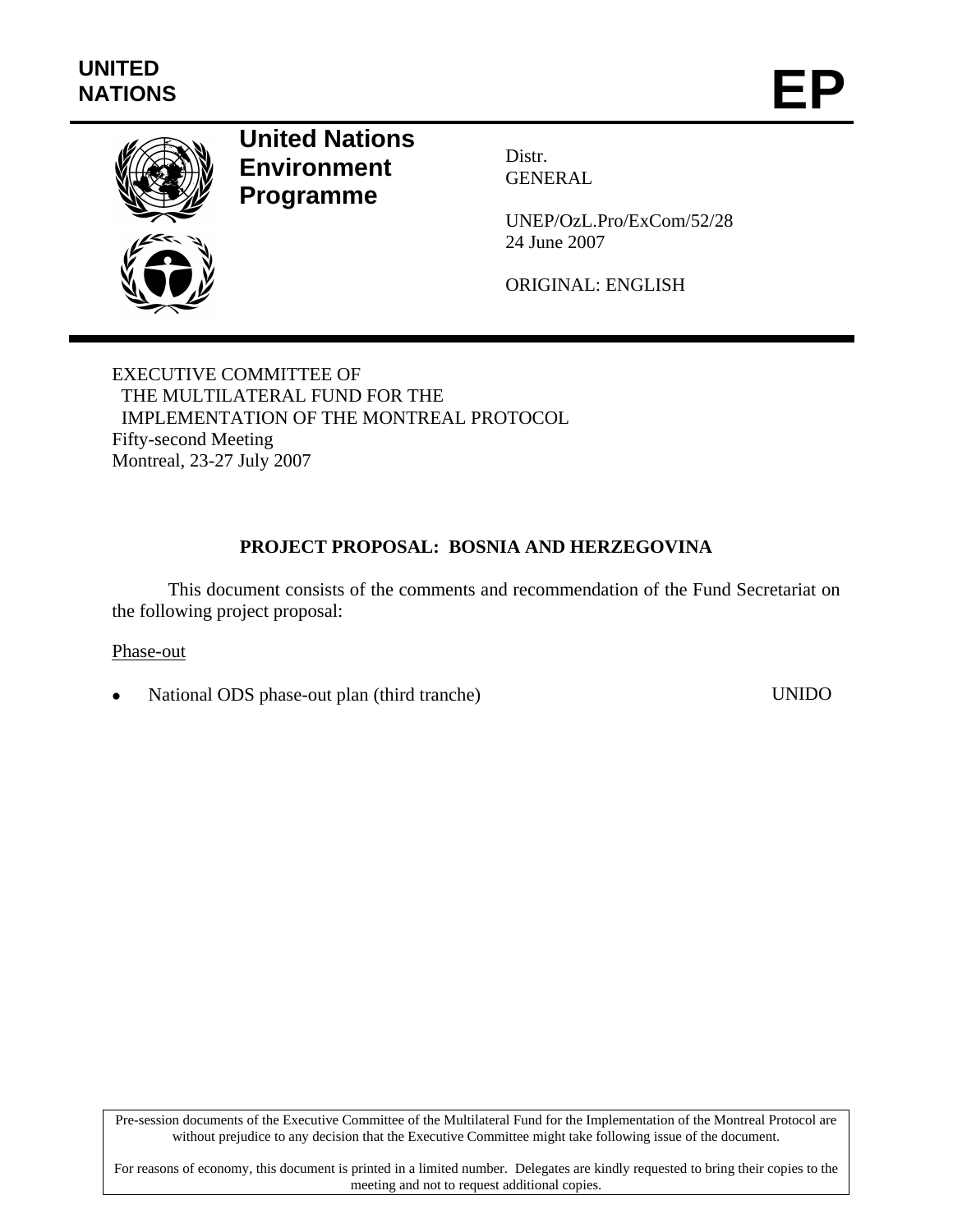## **PROJECT EVALUATION SHEET – MULTI-YEAR PROJECTS BOSNIA AND HERZEGOVINA**

#### **PROJECT TITLE BILATERAL/IMPLEMENTING AGENCY**

National ODS phase-out plan (third tranche) UNIDO

## **NATIONAL CO-ORDINATING AGENCY:** NOU, Ministry of Foreign Trade and

Economic Relations

### **LATEST REPORTED CONSUMPTION DATA FOR ODS ADDRESSED IN PROJECT A: ARTICLE-7 DATA (ODP TONNES, 2005, AS OF JUNE 2007)**

| -<br>$\sim$ | $ -$ | <b>TYY</b><br>--------<br>ш | $\cdot$ |
|-------------|------|-----------------------------|---------|
|             |      |                             |         |

#### **B: COUNTRY PROGRAMME SECTORAL DATA (ODP TONNES, 2006, AS OF JUNE 2007)**

| ODS        | Aerosol | Foam | Ref. Mfg. | Ref. Servicing | Solvents | Process agent | Fumigant |
|------------|---------|------|-----------|----------------|----------|---------------|----------|
| CFC-112    |         |      |           | 31.47          |          |               |          |
| CFC-115    |         |      |           | 0.13           |          |               |          |
| <b>TCA</b> |         |      |           |                | $0.0\,$  |               |          |

#### **CFC consumption remaining eligible for funding (ODP tonnes)** n/a

**CURRENT YEAR BUSINESS PLAN:** Total funding CFC - US \$304,000, TCA – US \$22,000: total phase-out of 41 ODP tonnes.

| <b>PROJECT DATA</b>                                      |                                          | 2003*   | 2004    | 2005                    | 2006 | 2007 | 2008 | 2009 | 2010 | Total   |
|----------------------------------------------------------|------------------------------------------|---------|---------|-------------------------|------|------|------|------|------|---------|
| <b>CFCs</b>                                              | Montreal Protocol limits for the country | 24.2    | 24.2    | 12.1                    | 12.1 | 3.6  | 3.6  | 3.6  |      | n.a.    |
| ODP<br>tonnes)                                           | Agreed annual consumption limits         | 235.3   | 167.0   | 102.1                   | 33.0 | 3.0  |      |      |      | n.a.    |
|                                                          | Annual phase-out from ongoing projects   |         | 68.3    | 47.0                    |      |      |      |      |      | 114.1   |
|                                                          | Annual phase-out newly addressed         |         |         | 17.9                    | 69.1 | 30.0 | 3.0  |      |      | 120.0   |
|                                                          | Annual MLF-funded phase-out              |         | 68.3    | 64.9                    | 69.1 | 30.0 | 3.0  |      |      | 234.1   |
|                                                          | Montreal Protocol limits for the country | 1.7     | 1.7     | 1.1                     |      |      |      |      |      | n.a.    |
| TCA<br>ODP<br>tonnes)                                    | Annual phase-out from ongoing projects   |         | 0.6     |                         |      |      |      |      |      | 0.6     |
|                                                          | Annual phase-out newly addressed         |         |         | 1.1                     |      |      |      |      |      | 1.1     |
|                                                          | Annual MLF-funded phase-out              |         | 0.6     | 1.1                     |      |      |      |      |      | 1.7     |
| TOTAL ODS CONSUMPTION TO BE PHASED-OUT<br>(CFCs and TCA) |                                          |         | 67.7    | 66.0                    | 69.1 | 30.0 | 3.0  |      |      | 235.8   |
| Total ODS consumption to be phased in                    |                                          | n.a.    | n.a.    | n.a.                    | n.a. | n.a. | n.a. | n.a. | n.a. | n.a.    |
| Total project funding (US \$)                            |                                          | 265,300 | 295,860 | 303,000                 |      |      |      |      |      | 864,160 |
| Total support cost (US \$)                               |                                          | 19,898  | 22,190  | 22,725                  |      |      |      |      |      | 64,812  |
| TOTAL COST TO MULTILATERAL FUND (US \$)                  |                                          |         |         | 285,198 318,050 325,725 |      |      |      |      |      | 928,972 |
| Final project cost effectiveness (US \$/kg)              |                                          |         |         |                         |      | n/a  |      |      |      |         |

\*Estimated value

**FUNDING REQUEST:** Approval of funding for the third tranche (2005) as indicated above.

| <b>SECRETARIAT'S RECOMMENDATION</b> | Pending |
|-------------------------------------|---------|
|-------------------------------------|---------|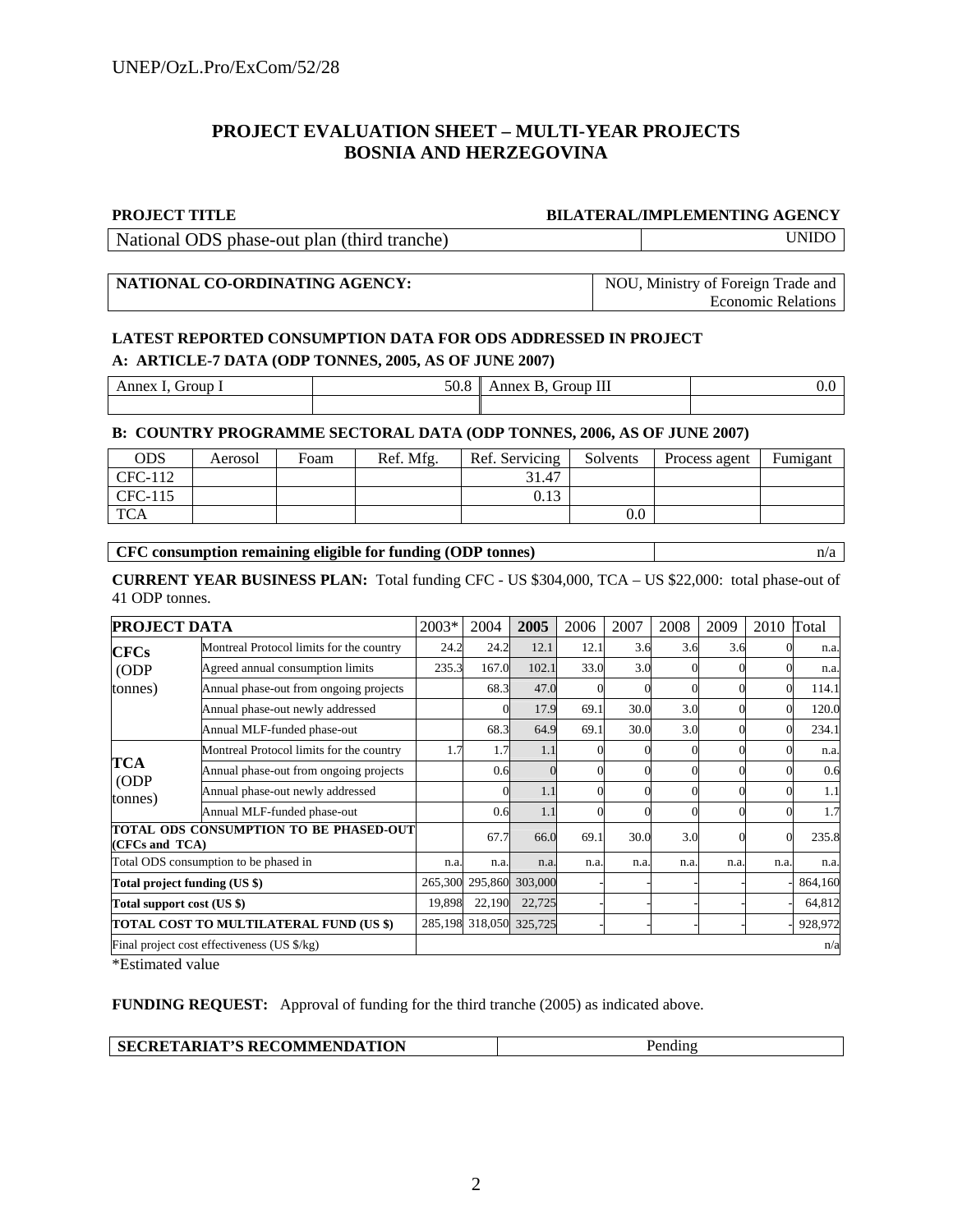## **PROJECT DESCRIPTION**

1. On behalf of Government of Bosnia and Herzegovina UNIDO has submitted a request amounting to US \$303,000 plus agency support cost of US \$22,725 for the third tranche of the National ODS phase-out plan (NPP). UNIDO has also submitted a verification report prepared by a national consulting company on the 2005 consumption of CFCs and TCA, together with the second tranche progress report and third tranche annual implementation programme.

## Background

2. The National ODS Phase-out Plan for Bosnia and Herzegovina was approved in December 2003 at the 41st Meeting of Executive Committee, taking into account the plan of action recommended by the 31st Meeting of the Implementation Committee and approved in decision XV/30 at the 15th Meeting of the Parties. In its plan of action the Government of Bosnia and Herzegovina committed to reducing its CFC consumption from 243.6 ODP-tonnes in 2002 to 235.3 ODP tonnes in 2003, 167 ODP tonnes in 2004, 102.1 ODP tonnes in 2005, 33 ODP tonnes in 2006, 3 ODP tonnes in 2007. The Government further committed to phasing out CFC consumption by 1 January 2008, except for essential uses that might be authorized by the Parties. Bosnia and Herzegovina also agreed to establish, by 2004, a system for licensing imports and exports of ODS including quotas, and to ban imports of ODS-based equipment by 2006. Targets and funding are reproduced in Table 1 below as contained in the Agreement between the Government of Bosnia and Herzegovina and the Executive Committee.

|                                       | $2003(*)$ | 2004         | 2005    | 2006     | 2007     | 2008     | 2009     | 2010     |
|---------------------------------------|-----------|--------------|---------|----------|----------|----------|----------|----------|
| 1A. Max agreed total consumption      |           |              |         |          |          |          |          |          |
| of Annex A Group I substances         | 235.3     | 167.0        | 102.1   | 33.0     | 3.0      | $\Omega$ | 0        |          |
| (ODP tonnes)                          |           |              |         |          |          |          |          |          |
| 2. Reduction from ongoing projects    |           | 68.3         | 47.0    | $\theta$ | $\theta$ | $\Omega$ | $\Omega$ | 0        |
| 3. New reduction under plan           |           | $\Omega$     | 17.9    | 69.1     | 30.0     | 3.0      | $\theta$ | 0        |
| 4. Total annual reduction of Annex    |           | 68.3         | 64.9    | 69.1     | 30.0     | 3.0      | 0        | $\Omega$ |
| A Group I substances (ODP tonnes)     |           |              |         |          |          |          |          |          |
| 5. Max allowable total consumption    |           |              |         |          |          |          |          |          |
| of Annex B Group III substances       | 1.7       | 1.7          | 1.1     | $\theta$ | $\Omega$ | $\Omega$ | 0        |          |
| (ODP tonnes)                          |           |              |         |          |          |          |          |          |
| 6. Reduction from ongoing projects    |           | 0.6          | 0       | $\theta$ | $\theta$ | $\Omega$ | $\theta$ |          |
| 7. New reduction under plan           |           | $\mathbf{0}$ | 1.1     | $\theta$ | $\theta$ | $\Omega$ | 0        | $\theta$ |
| 8. Total annual reduction of          |           |              |         |          |          |          |          |          |
| Annex B Group III substance (ODP      |           | 0.6          | 1.1     | $\Omega$ | $\Omega$ | $\Omega$ | $\Omega$ |          |
| tonnes)                               |           |              |         |          |          |          |          |          |
| 9. Lead I.A. agreed funding $(US \$ ) | 265,300   | 295,860      | 303,000 | $\Omega$ | $\Omega$ | $\Omega$ | $\Omega$ | $\Omega$ |
| 10. Lead I.A. support costs (US \$)   | 19,898    | 22,190       | 22,725  | $\Omega$ | $\Omega$ | $\Omega$ | $\Omega$ | $\Omega$ |
| 11. Total agreed funding (US \$)      | 285,198   | 318,050      | 325,725 | $\theta$ | $\Omega$ | $\Omega$ | $\Omega$ | $\Omega$ |

(\*) Estimated consumption figure

3. In 2004, the Government of Bosnia and Herzegovina reported consumption of 2.44 ODP tonnes of methyl chloroform (TCA) exceeding the established baseline consumption. The issue of compliance of Bosnia and Herzegovina in relation to TCA consumption was discussed at the  $17<sup>th</sup>$  Meeting of the Parties. The plan of action on the reduction of TCA consumption was established as follows: to 1.3 ODP tonnes in 2005; to zero ODP tonnes in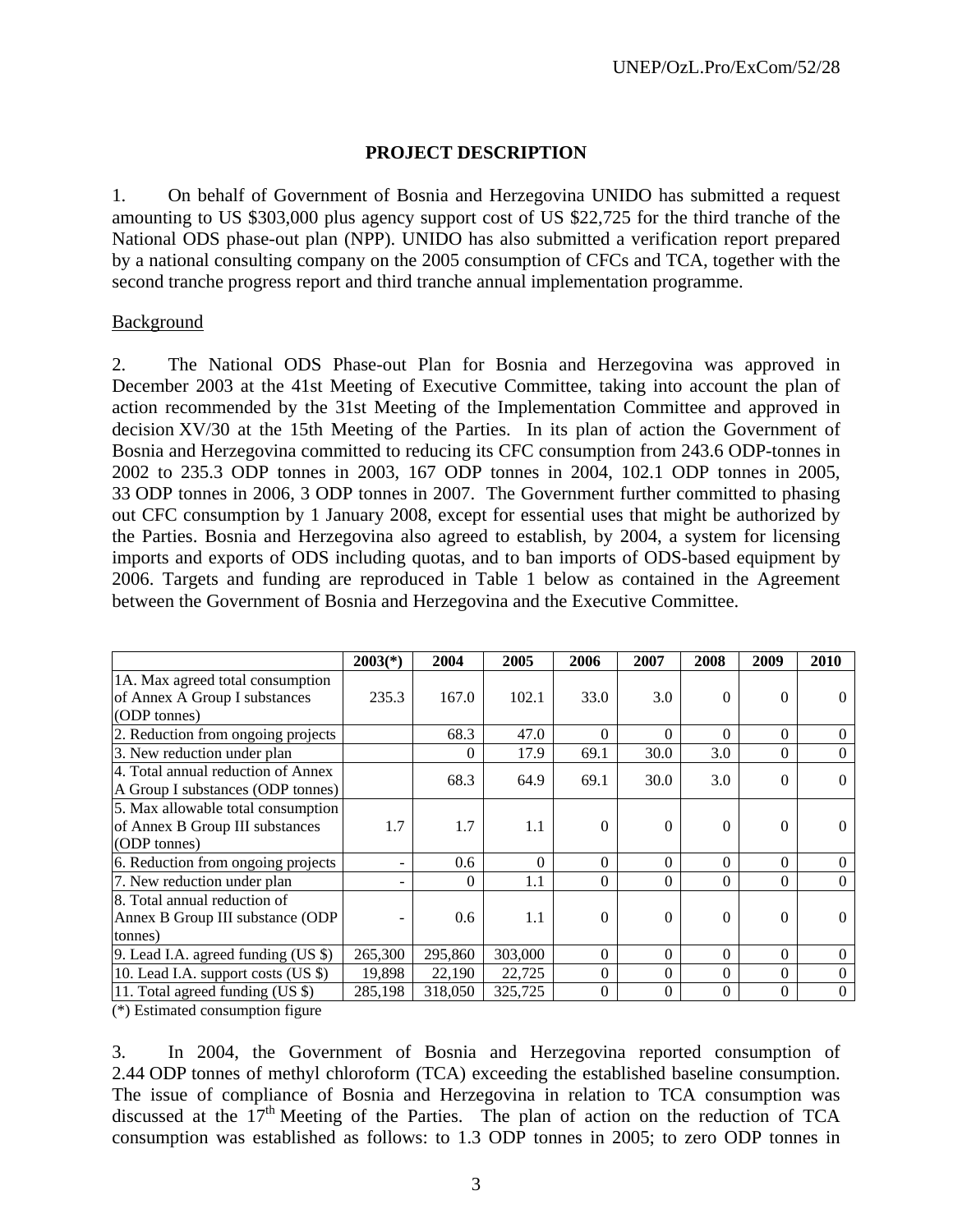2006. (decision XVII/28). The decision also set up a new deadline for establishing a system for licensing imports and exports of ODSs, which includes import quotas, by the end of January 2006.

4. At its 44th Meeting, the Executive Committee considered the request for the second funding tranche under the NPP. The attention of the Executive Committee was drawn to the country's non-compliance with decision XV/30 on establishing the import licensing system by 2004 and with the TCA freeze in 2003. The representative of UNIDO in his clarification pointed out to the difficulties involved in adopting the licensing system at the state level, explaining that the TCA consumption target for 2004 had not been met because consumption forecasts had been underestimated for that year, which was the year of approval for that project. The Executive Committee in its decision 44/41 approved the second (2005) annual work programme and the second tranche and requested UNIDO to withhold disbursement of US \$19,019 until TCA consumption targets had been met and the country's licensing system had been established.

## Progress Report on Activities Undertaken in 2005 and 2006

5. UNIDO, on behalf of the Government of Bosnia and Herzegovina, submitted the progress report on implementation of the second Work Programme.

- 6. According to the progress report, several activities were accomplished in 2005-2006:
	- (a) In November 2006, the Framework Environmental Law was adopted by the State Council of Ministers after long negotiation between the two entities forming a second tier government in Bosnia and Herzegovina, i.e. the Bosniak/Croat Federation of Bosnia and Herzegovina and the Republic of Srpska. On 15 May 2007, the official gazette published the decision of the Council of Ministers introducing the law, including a by-law on the ODS import and export licensing system and quotas.
	- (b) In the foam sector, one company manufacturing rigid foam insulation was converted to non-CFC foam blowing technology. There is no remaining CFC consumption in the foam sector in the country.
	- (c) In the refrigeration manufacturing sector, the installation and commissioning of non-CFC based equipment has been completed at six commercial refrigeration manufacturing companies. Thus, the CFC consumption has been phased out in this sector.
	- (d) In the solvent sector, the non-CFC metal cleaning equipment was installed at the last company consuming TCA as solvent. The total phase-out of TCA has been achieved switching to perchlorethylene as the alternative.

7. Activities on custom training, establishing a recovery and recycling system in the refrigeration servicing sector and training of refrigeration servicing technicians have not been implemented as planned in the second annual implementation programme.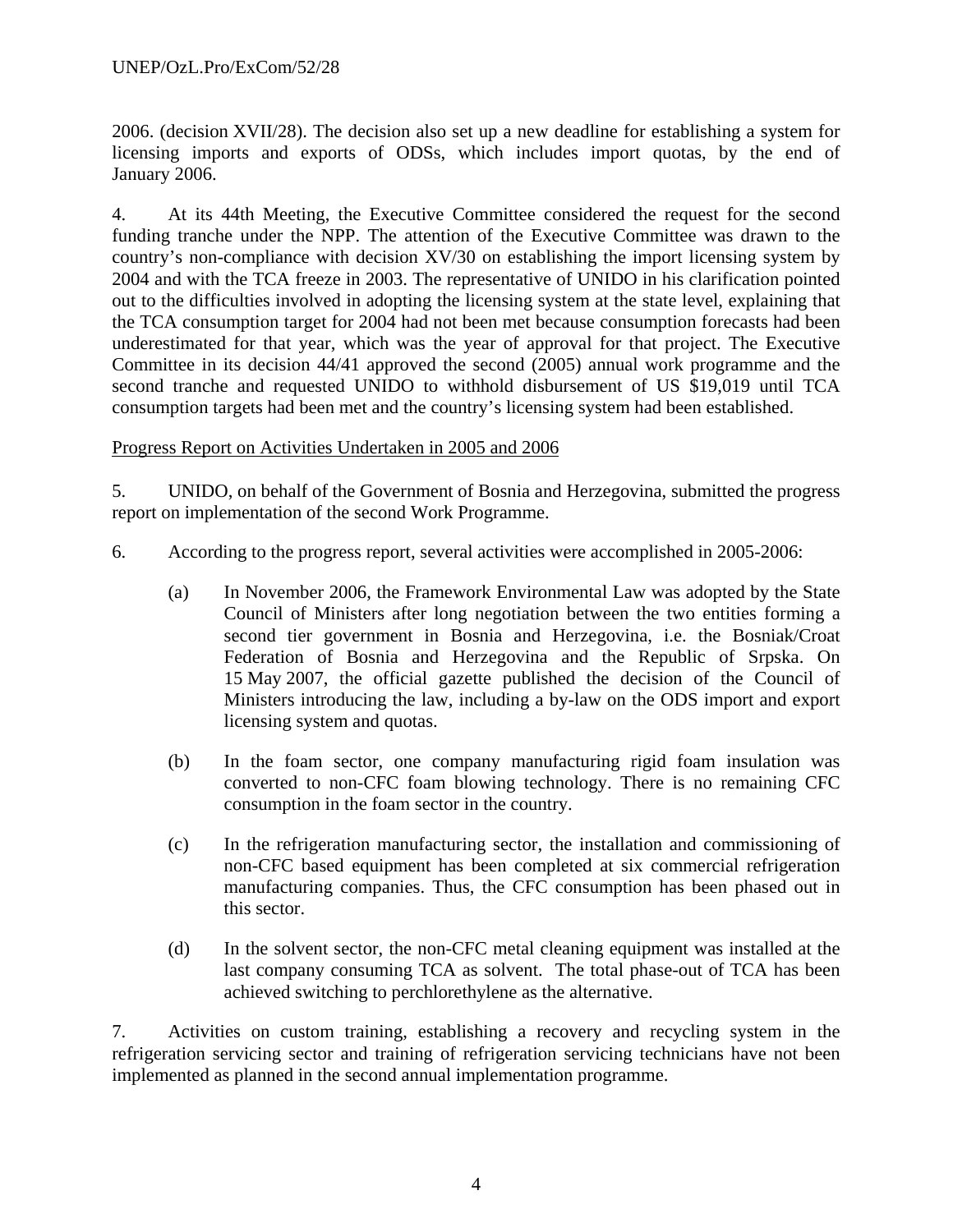8. The progress report contains information on the financial status of the implementation of the NPP. The expenditures incurred represent about 69% of the total allocations approved under the first and second tranches. The unspent balance stands at US \$176,016.

## Verification report

9. The verification report has been prepared by the Regional Environmental center for Central and Eastern Europe. The data on ODS imports from three different sources has been obtained (customs, importers and institutes of statistics in the two entities in Bosnia and Herzegovina). The information from importers was obtained on a voluntary basis. According to the verification report, these sources provided highly inconsistent 2005 consumption data as follows (in ODP tonnes).

| Substances | <b>NOU Reports to MLF</b><br>and Ozone Secretariat (as<br>per verification report) | Customs<br>Office | Institutes of<br><b>Statistics</b> | Importer<br>Reports |
|------------|------------------------------------------------------------------------------------|-------------------|------------------------------------|---------------------|
| CFCs       | 51.2                                                                               | 26.5              | 63.3                               |                     |
|            |                                                                                    | 0.0               | $0.0\,$                            |                     |

10. The report recognizes that it was not possible to come to a firm conclusion on which source of information on ODS consumption would be more credible. According to the auditor, an incomplete official list of ODSs and inadequate custom tariffs applied to import/export registration, the absence of both a national import/export system as well as established quotas resulted in the significant inconsistency in ODS consumption data reported by the entities involved.

11. According to the Ozone Secretariat's data base, the Government of Bosnia and Herzegovina reported its 2005 CFC and TCA consumption as 50.8 ODP tonnes and zero ODP tonnes, respectively. These figures are not fully consistent with the related information in the verification report. The 2005 targets on CFC and TCA consumption in the Agreement are established at 102.1 ODP tonnes and 1.1 ODP tonnes, respectively.

## Third Annual Implementation Programme

12. The third annual implementation programme contains planning activities to be implemented in the refrigeration manufacturing and servicing sub-sectors and in the solvent sector. The estimated CFC consumption of 51.5 ODP tonnes in 2005 (according to the annual report and not fully consistent with the other data) in these sectors is expected to have been reduced by 18.5 ODP tonnes to 33.0 ODP tonnes in 2006. The proposed activities cover the provision of technical assistance in the project management, enhancement of capacity of customs, undertaking investment activities for recovery and recycling of CFC refrigerants, and training of refrigeration technicians. Policy development activities at the Government level will address the enforcement of regulations facilitating the reduction in CFC consumption, the introduction of the ban on imports of ODS-based equipment, monitoring, public awareness activities and conducting the verification of 2006 ODS consumption. The proposed activities are presented in accordance with the format outlined in the Agreement.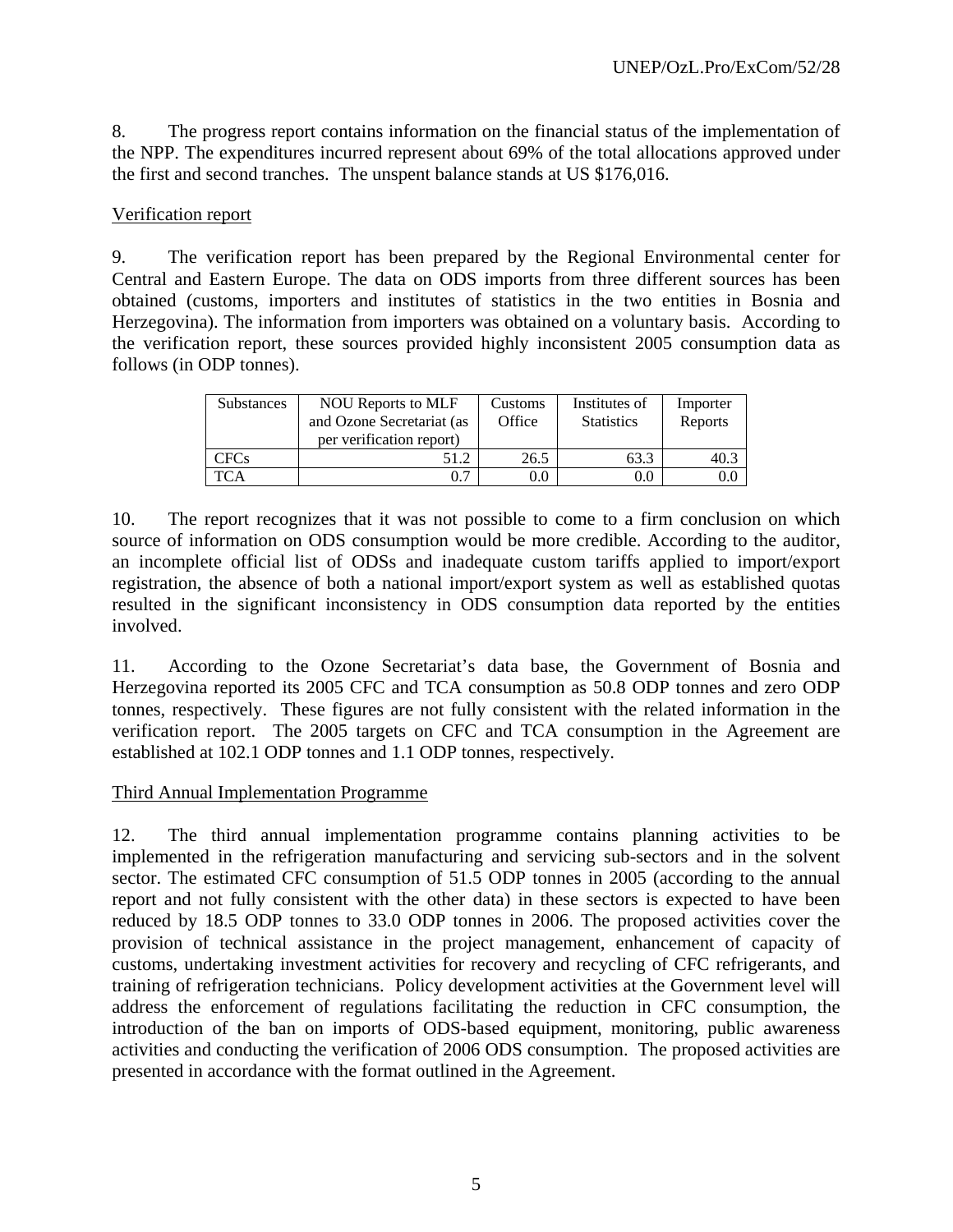## **SECRETARIAT'S COMMENTS AND RECOMMENDATION**

## **COMMENTS**

13. The Secretariat noted the adoption of the framework environment legislation in Bosnia and Herzegovina, together with a by-law on establishing the ODS import licensing system, including quotas. The Government of Bosnia and Herzegovina reported on the implementation of decision XVII/28 to the 38th Meeting of the Implementation Committee in Nairobi on 8 and 9 June 2007.

14. The Secretariat noted further that the adoption of legislation represents only a basis for the establishment of the import control mechanism, and for a system of information and monitoring of trade and consumption of ODS. The licensing and quota system is yet to be established in practical terms, and concrete steps have to be undertaken by the entities of Bosnia and Herzegovina and administrative offices in the country, including the customs office, and other stakeholders in the near future. Appropriate actions are also necessary to resolve the problems identified by the independent auditor in the course of the verification of ODS consumption in the country.

15. Activities approved in the first implementation plan and in the second implementation programme related to:

- (a) Enhancement of customs capacity and the training of refrigeration technicians;
- (b) Establishing of training centres;
- (c) Provision of servicing tools and equipment; and
- (d) Provision of recovery and recycling equipment and establishing recovery/recycling centres.

16. The activities mentioned above have not been accomplished and have been deferred to the end of 2007. The 2006 CFC consumption is estimated to be 31.7 ODP tonnes, which is concentrated in the refrigeration servicing sector. The country faces a challenge to phase-out all the remaining CFC consumption within the next six months in order to achieve zero CFC consumption by 1 January 2008, as established in decision XV/30 of the Meeting of the Parties and the Agreement between the Government of Bosnia and Herzegovina and the Executive Committee.

17. The Agreement stipulates in paragraph 5 that the Executive Committee will not provide the funding in accordance with the Funding Disbursement Schedule unless the country satisfies, among others, the following conditions:

- (a) That the country has met the target for the applicable year;
- (b) That the meeting of these targets has been independently verified as described in paragraph 9; and
- (c) That the country has substantially completed all actions set out in the last Annual Implementation Programme.